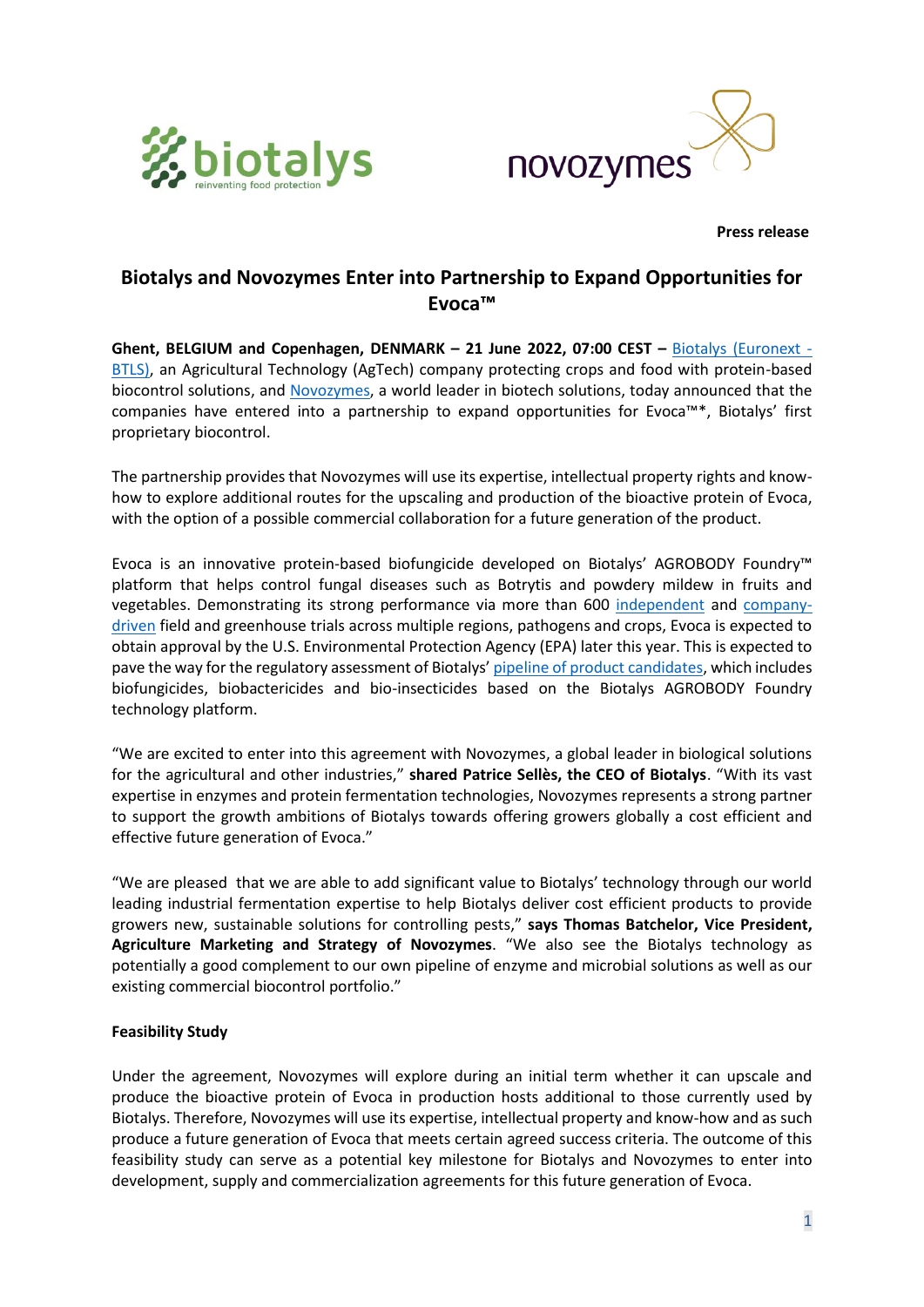



*\* Evoca™: Pending Registration. This product is not currently registered for sale or use in the United States, the European Union, or elsewhere and is not being offered for sale.*

## **About Biotalys**

Biotalys is an Agricultural Technology (AgTech) company protecting crops and food with proprietary protein-based biocontrol solutions and aiming to provide alternatives to conventional chemical pesticides for a more sustainable and safer food supply. Based on its novel AGROBODY™ technology platform, Biotalys is developing a strong and diverse pipeline of effective product candidates with a favorable safety profile that aim to address key crop pests and diseases across the whole value chain, from soil to plate. Biotalys was founded in 2013 as a spin-off from the VIB (Flanders Institute for Biotechnology) and is listed on Euronext Brussels since July 2021. The company is based in the biotech cluster in Ghent, Belgium. More information can be found o[n www.biotalys.com.](http://www.biotalys.com/)



## **For further information, please contact**

Toon Musschoot, Head of IR & Communication T: +32 (0)9 274 54 00 E: Toon.Musschoot@biotalys.com

#### **About Novozymes**

Novozymes is the world leader in biological solutions. Together with customers, partners, and the global community, we improve industrial performance while preserving the planet's resources and helping build better lives. As the world's largest provider of enzyme and microbial technologies, our bioinnovation enables higher agricultural yields, low-temperature washing, energy-efficient production, renewable fuel, and many other benefits that we rely on today and in the future. We call it Rethink Tomorrow[. www.novozymes.com](http://www.novozymes.com/)

NASDAQ OMX: NZYM-B • 6,500 employees • DKK 15 billion turnover • 30+ industries • 700+ products

#### **Media Relations**

Lina Danstrup | Head of Media Relations | Phone: +45 30 77 05 52 | [lind@novozymes.com](mailto:lind@novozymes.com)

#### **Investor Relations**

Tobias Bjorklund | Head of Investor Relations | Phone: +45 30 77 86 82 | [tobb@novozymes.com](mailto:)